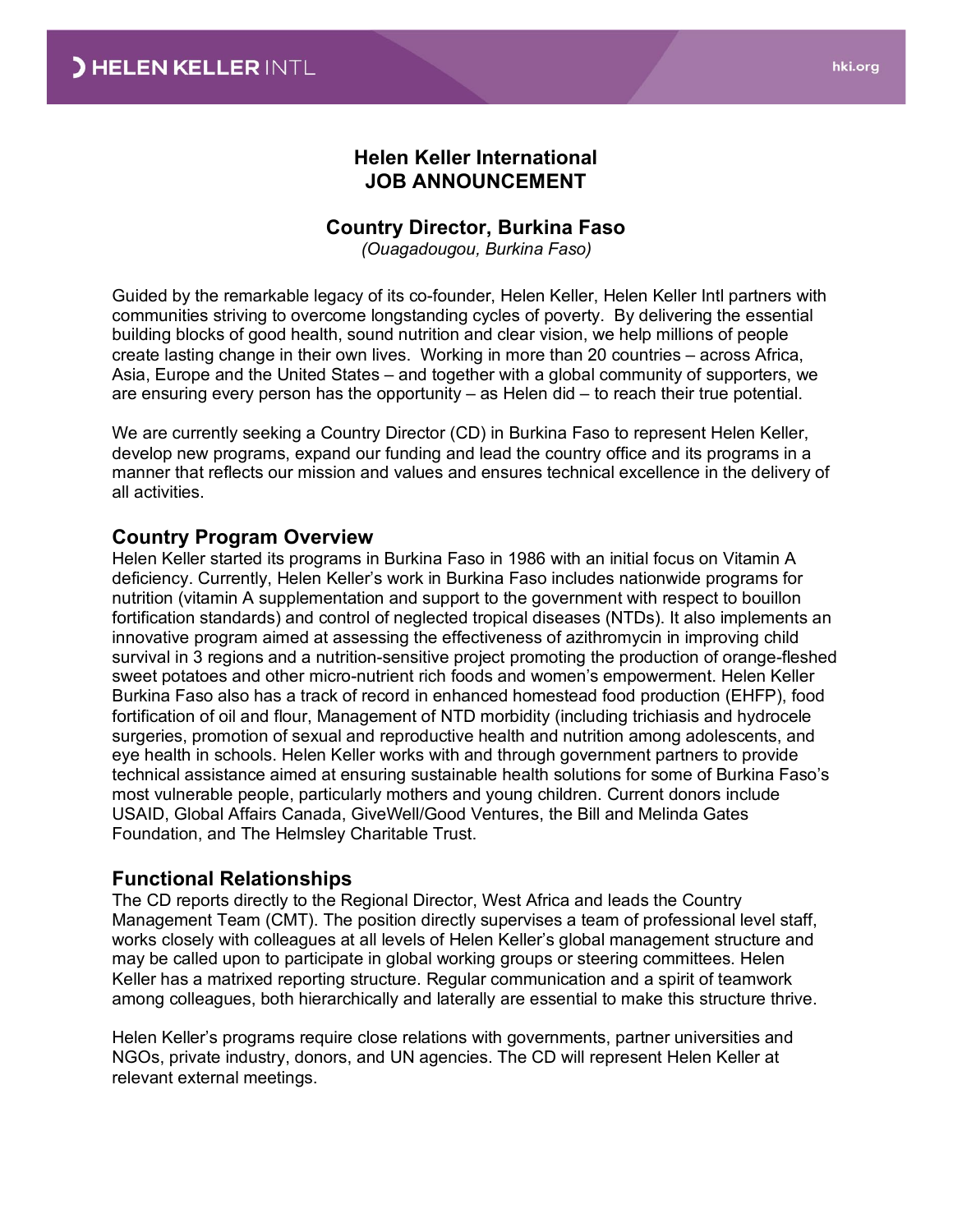# **Scope of the Position:**

The Country Director provides strategic leadership and develops action plans that further the mission of Helen Keller and meet the evolving conditions in Burkina Faso. S/he has overall responsibility for ensuring technical and operational excellence in the delivery of all activities to achieve the objectives established in grants and strategic plans and representing Helen Keller to disseminate findings and secure and expand funding for project activities in Burkina Faso. This position is based in Ouagadougou with regular travel to project sites, security conditions permitting.

# **Specific Responsibilities:**

Overall Management and Leadership

- Provide strategic vision and direction for overall program design, implementation, and proposal development; work closely with the country team to accomplish the strategic goals.
- Lead and oversee all aspects of the implementation of country programs and the management of the country office.
- Represent Helen Keller in formal and informal meetings with government officials, international donor agencies, and national technical advisory groups pertinent to Helen Keller project activities
- Identify opportunities and generate funding from international and bilateral agencies, and donor agencies.
- Develop and nurture in-country donor relationships and identify potential partners to participate in joint proposals.
- Lead and prepare concept papers and proposals and provide other information as needed for submission to donors and others for fundraising and marketing purposes.
- Model collaboration for your matrixed team: effectively consult and inform colleagues to maximize efficiency and knowledge sharing and integrate guidance and direction from subject matter experts in your office and elsewhere in the global organization to maximize performance.
- Build a highly effective Country Management Team, recruiting, supervising, mentoring, and evaluating staff, and engaging in frequent performance conversations with team members.
- Delegate authority, consult with, and guide staff to achieve goals and contribute to an atmosphere conducive to professional growth and development.
- Ensure accountability to beneficiaries, partners, colleagues, and donors by providing ongoing feedback in a context of mutual respect.
- Participate in the recruitment process of global colleagues as requested by management.

### Programmatic

- Oversee and coordinate the program portfolio to ensure the highest level of project quality and accountability, while fostering continuity through local partnerships.
- Provide technical input to the government, international donors, and technical advisory groups pertinent to Helen Keller project activities.
- Ensure implementation of strong program monitoring, evaluation and learning functions.
- Oversee research design, methodology and dissemination of information needed to monitor and evaluate project activities and/or advance programmatic and policy changes.
- Disseminate findings from Helen Keller projects that are of importance to decisionmakers in a position to fund or implement projects in Burkina Faso and internationally.
- Keep the national partners and others informed about progress of the projects, plans for the development of new programs/projects/activities and donor involvement in the overall program.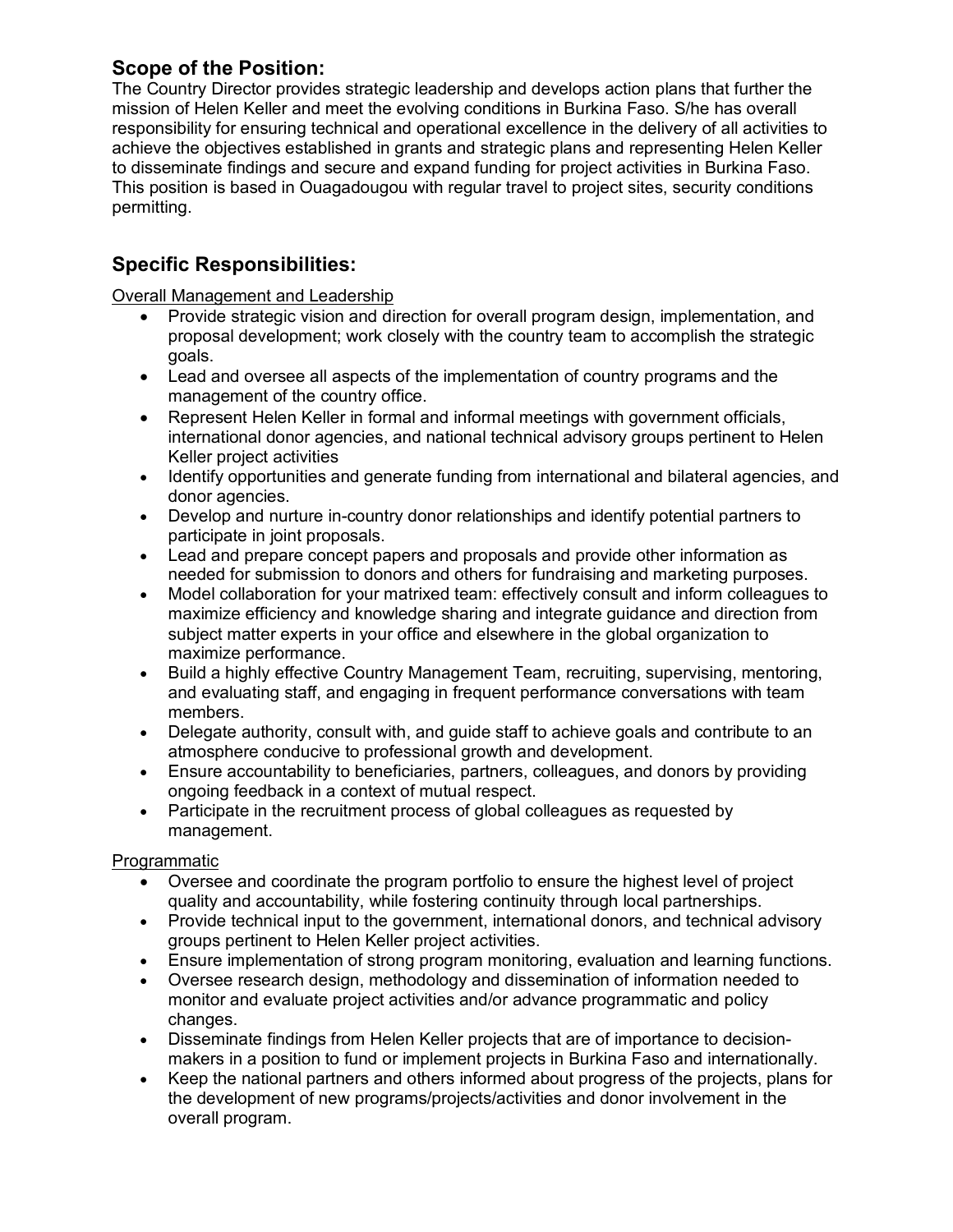Operations and Finance

- Supervise all aspects of people management in the country office; including hiring and managing human resources, leading initiatives to develop staff capacity, and promoting team morale and retention.
- Supervise the safety and security function, ensuring that Helen Keller meets its Duty of Care responsibilities to staff, clients and other stakeholders in the context of Burkina Faso's challenging security situation.
- Provide oversight to finance and administrative services including procurement, property management, vehicle and facilities management, and staff safety and security.
- Work with relevant global colleagues to manage the development and implementation of annual country budgets.
- Authorize expenditures for grant or contract allocations and ensure compliance with procedures required by grant or contract agreements.
- Ensure the preparation and accuracy and timely submission of financial and narrative reports that comply with grant or contract agreements and ensure compliance with all aspects of donor funding and HKI policies.

# **Qualifications**

- Minimum seven years of field experience in international public health, nutrition and/or Neglected Tropical Disease programs including demonstrated experience in program development, implementation and evaluation, plus a minimum master's degree in public health, nutrition, development or related field, or equivalent combination of education and experience.
- Experience in designing and implementing workshops, seminars, surveys, monitoring systems, and evaluations. Experience in research design, data analysis, and interpretation.
- Technical knowledge in an area related to Helen Keller's mission and programs.
- Demonstrated ability to undertake high-level representation and advocacy.
- Experience working in the Sahel (ideal) and/or elsewhere in Africa, with Ministries, international and local NGOs, and donors based locally, is a substantial asset.
- Demonstrated experience supervising safety and security in a challenging operating environment.
- Demonstrated experience and skills in leadership and people management.
- Demonstrated skills in program development and management and strategic planning.
- Knowledge and experience managing compliance with diverse donor requirements (private foundations, GAC, USAID, etc.).
- **•** Demonstrated ability to supervise key administrative, procurement, and logistics functions.
- Demonstrated ability to supervise financial management, develop and create budgets monitor financial status, and hold budget owners accountable.
- Demonstrated capacity to mobilize program funding including donor cultivation and proposal writing.
- Excellent interpersonal and communication skills, including an ability to effectively lead a team, communicate a vision, make timely and transparent decisions, and manage conflict.
- Very good oral and written English and French language skills, including the ability to quickly synthesize complex technical and programmatic issues into concise communications.
- Well established and practiced organizational and planning skills;
- Computer literate in use of word-processing, spreadsheet and statistical software.
- An ability to maintain balance when under stress.
- Ability and willingness to travel at least within Burkina and periodically internationally.
- **Personal commitment to Helen Keller's mission and goals and the values embodied by** Helen Keller Intl's co-founder, Helen Keller: compassion, grit, and optimism.

The initial employment period is for two years with the possibility of renewal.